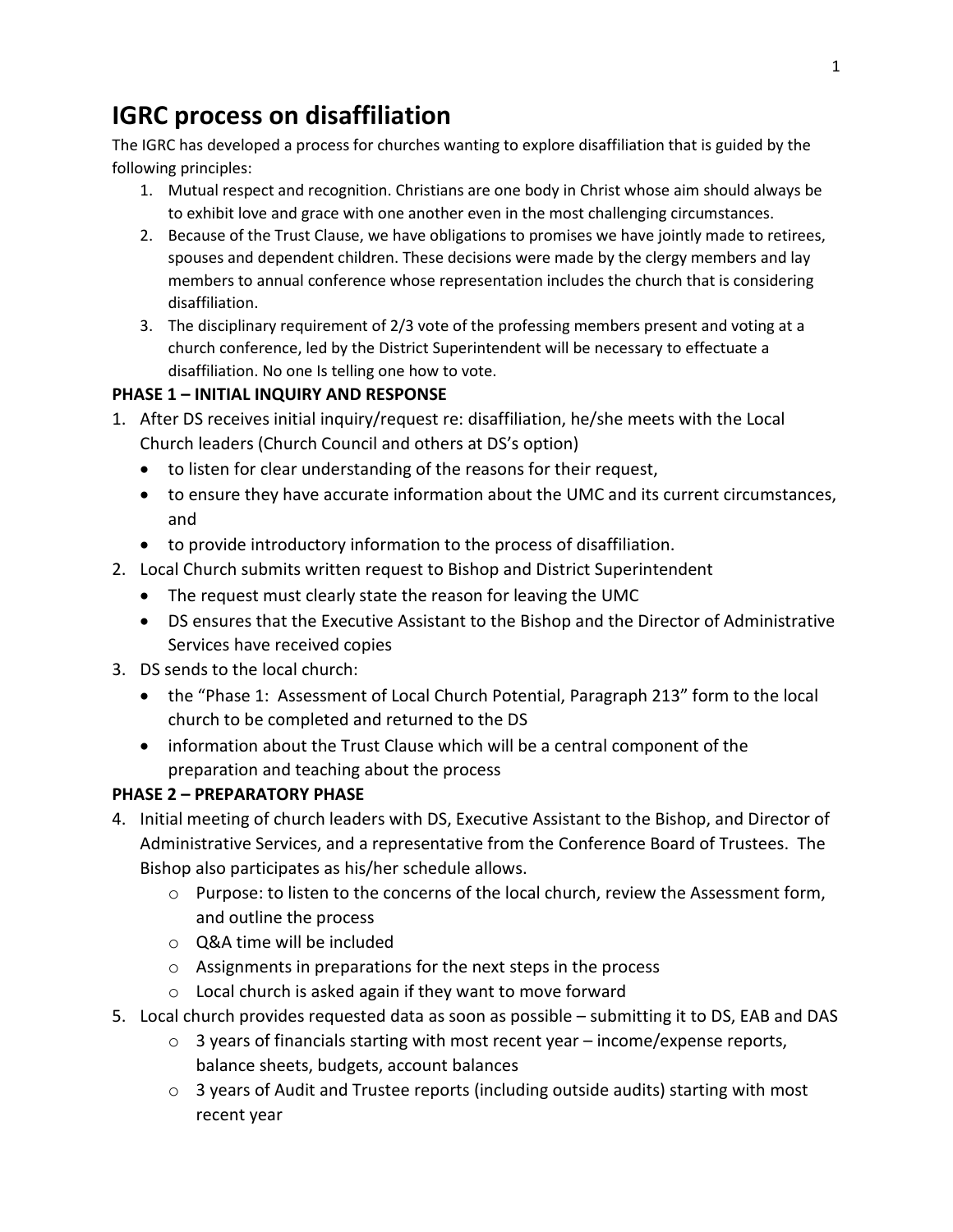- $\circ$  All real estate deeds and the physical property addresses (that is, 911 addresses)
- o Market value of all physical assets, property and contents
- 6. Conference staff compile all data into a comprehensive report in preparation for Phase 3 meeting with church leaders

## **PHASE 3 – FORMAL NEGOTIATION**

- 7. Convene joint leader meeting with 6-7 Local Church leaders and 6-7 IGRC leaders designated by position as follows:
	- o IGRC Leaders: Bishop, District Superintendent, Executive Assistant to the Bishop (EAB), Director of Administrative Services (DAS), Conference Chancellor, Conference Trustee assigned to the district in which the church is located, and the Assistant to the Trustees
	- $\circ$  Local Church leaders: Agreed upon as best served by the local church. Some suggested representatives include Lay Leader, Church Council Chair, Trustee Chair, Treasurer or Finance Chair, S/PPRC Chair, Lay Member to Annual Conference.
- 8. General outline and purpose of the meeting:
	- o Introductions
	- o Review the data gathered to ensure understanding
	- o Review the process we are using and answer questions
	- $\circ$  Bring initial proposal for "closure/disaffiliation agreement" from IGRC and explain rationale
	- o Hear initial responses
	- o Explain that the next step is a response from them to our initial proposal
	- $\circ$  Identify the specific leaders (one from the local church and one from IGRC) who will be responsible to facilitate the negotiations and answering of questions until an agreement is reached
	- o Close with prayer

## **PHASE 4 – POST-AGREEMENT STEPS**

- 9. When an agreement is reached, schedule another meeting of the 2 leadership teams (Local Church and IGRC) for the purpose of:
	- o Finalizing the details of the agreement and collecting signatures
	- o Outlining the final steps in detail
	- o Bringing closure to the shared work of the two teams and identifying the responsible parties to oversee communication and provide accountability for the final steps
- 10. DS brings the agreement to the Cabinet for affirmation
- 11. Board of Trustees reps bring the agreement to the Trustees for affirmation
- 12. DS conducts Church Conference at the church and communicates the results. Only professing members may vote. Approval must be by a 2/3 majority vote.
- 13. A resolution for the next session of Annual Conference is prepared. The vote of the Annual Conference is required prior to executing the disaffiliation and closure agreement.
- 14. DAS ensures that funds due are collected
- 15. DAS authorizes Conference Chancellor to prepare the necessary legal documents for transfer of property